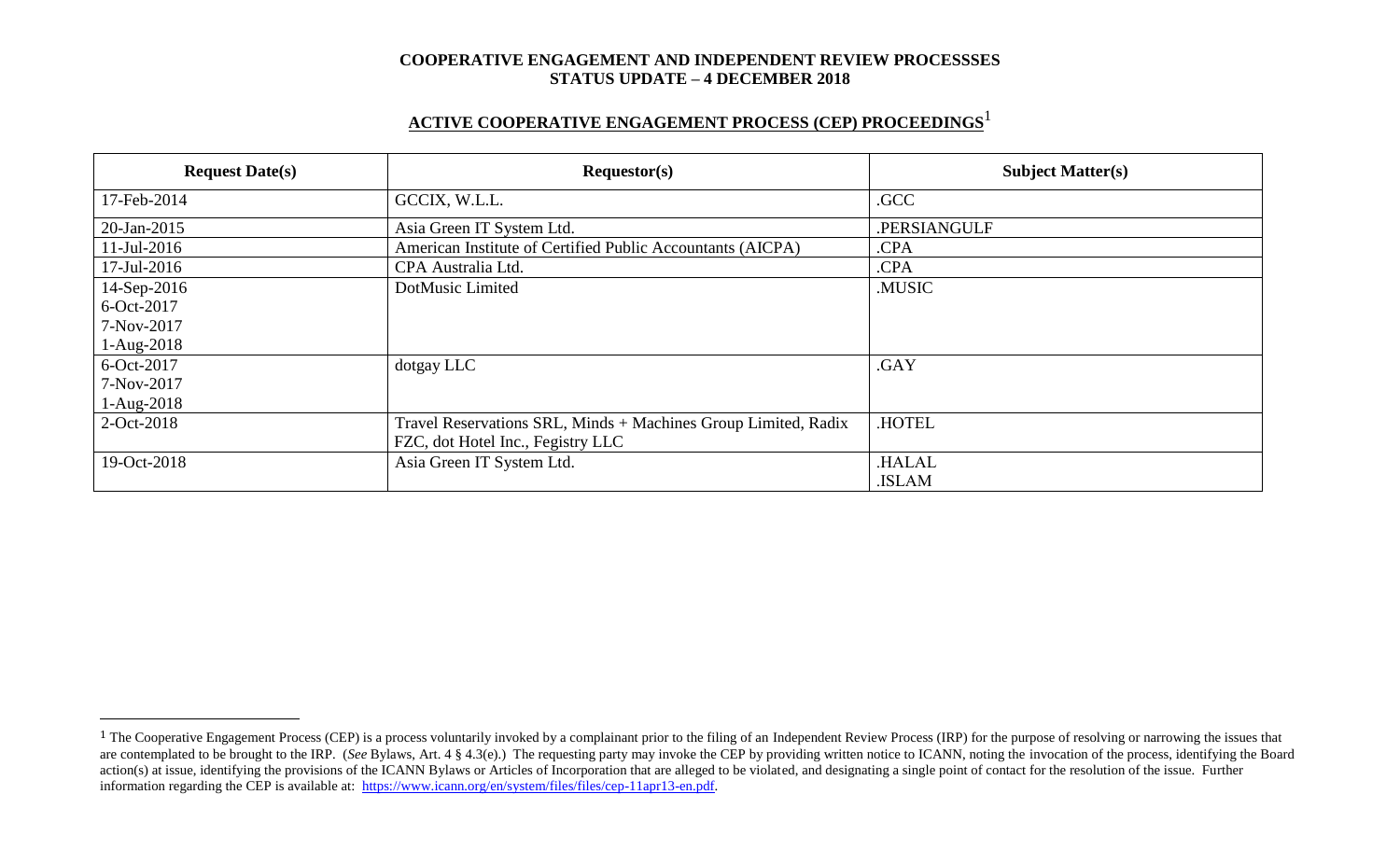# **RECENTLY CLOSED COOPERATIVE ENGAGEMENT PROCESS (CEP) PROCEEDINGS**

 $\overline{a}$ 

| <b>Request Date</b> | <b>Requestor</b>                              | <b>Subject Matter</b> | <b>IRP Filing Deadline</b> |
|---------------------|-----------------------------------------------|-----------------------|----------------------------|
| 18-Jun-2018         | Afilias plc and Afilias Domains No. 3 Limited | WEB                   | 27-Nov-2018                |
| $20$ -Jan-2016      | Donuts Inc. and Foggy Sunset, LLC             | .SPA                  | $N/A$ (Withdrawn)          |

<sup>&</sup>lt;sup>2</sup> The CEP process provides that "[i]f ICANN and the requestor have not agreed to a resolution of the issues upon the conclusion of the cooperative engagement process, or if issues remain for a request for independent review, the requestor's time to file a request for independent review designated in the Bylaws shall be extended for each day of the cooperative engagement process, but in no event, absent mutual written agreement by the parties, shall the extension be for more than fourteen (14) days." (https://www.icann.org/en/system/files/files/cep-11apr13-en.pdf)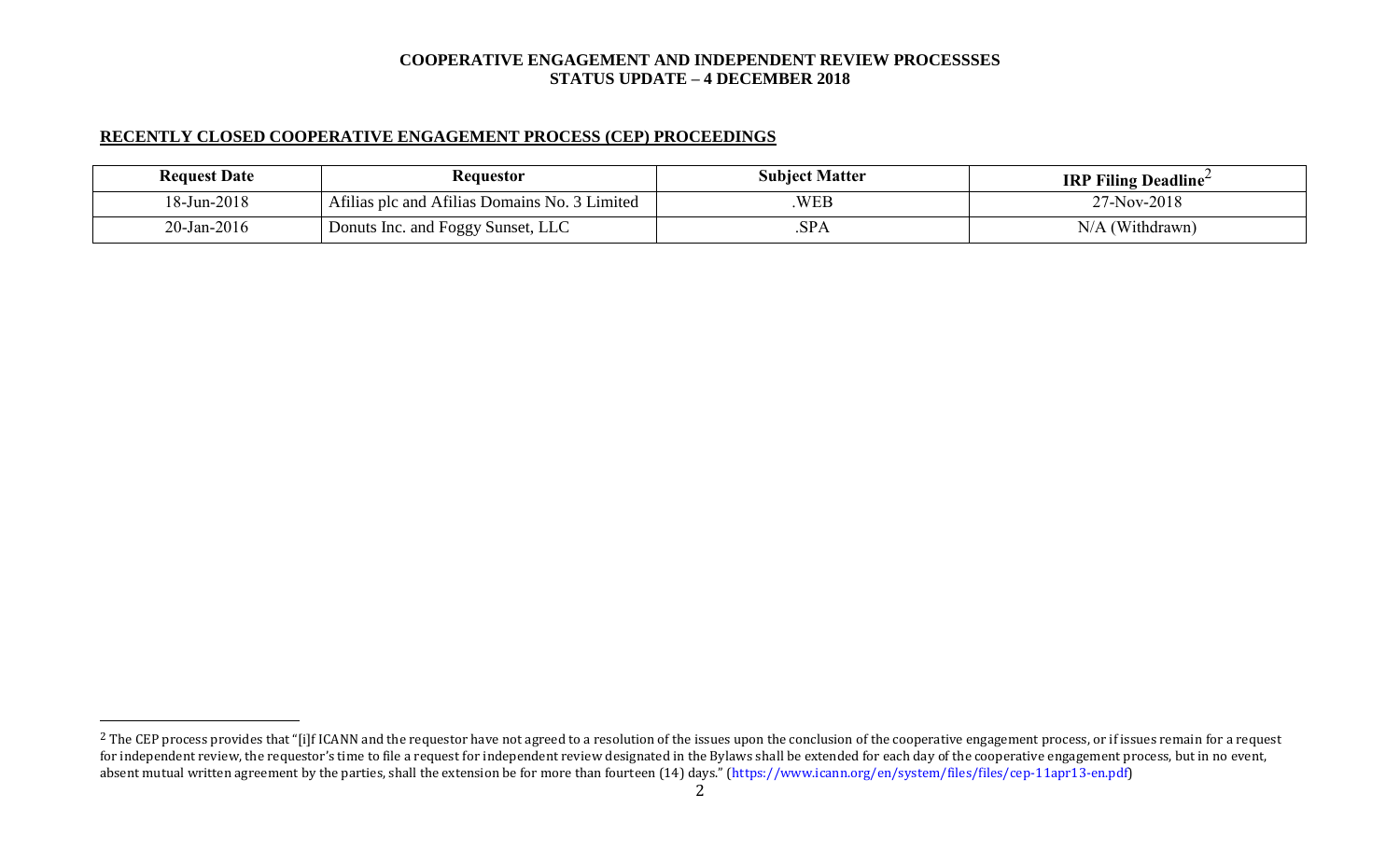| ACTIVE INDEPENDENT REVIEW PROCESS (IRP) PROCEEDINGS <sup>3</sup> |  |  |
|------------------------------------------------------------------|--|--|
|                                                                  |  |  |

| Date ICANN           | Date IRP     |                                 |                       |                                                                                          |
|----------------------|--------------|---------------------------------|-----------------------|------------------------------------------------------------------------------------------|
| <b>Received</b>      | Commenced by | <b>Requestor</b>                | <b>Subject Matter</b> | <b>Status</b>                                                                            |
| <b>Notice of IRP</b> | <b>ICDR</b>  |                                 |                       |                                                                                          |
| 14-Nov-2018          | 26-Nov-2018  | Afilias Domains No. 3 Limited   | .WEB                  | Panel Selection: IRP commenced on 26 November 2018; no panelists have been               |
|                      |              | https://www.icann.org/resource  |                       | selected.                                                                                |
|                      |              | $s$ /pages/irp-afilias-v-icann- |                       |                                                                                          |
|                      |              | $2018 - 11 - 30 - en$           |                       | Materials: Written submissions, Declaration(s), and Scheduling Order(s) are posted here. |
|                      |              |                                 |                       |                                                                                          |
|                      |              |                                 |                       | Hearing(s): 14 January 2019 – Hearing on Afilias Request for Interim Measures of         |
|                      |              |                                 |                       | Protection.                                                                              |

l

<sup>&</sup>lt;sup>3</sup> IRP proceedings initiated before 1 October 2016 are subject to the Bylaws in effect before 1 October 2016: The Independent Review Process (IRP) is a process by which any person materially affected by a decision or action by the Board that he or she asserts is inconsistent with the Articles of Incorporation or Bylaws may submit a request for independent review of that decision or action. (See Bylaws, Art. IV, § 3.) In order to be materially affected, the person must suffer injury or harm that is directly and causally connected to the Board's alleged violation of the Bylaws or the Articles of Incorporation, and not as a result of third parties acting in line with the Board's action. Further information regarding the IRP is available at: [https://www.icann.org/resources/pages/mechanisms-2014-03-20-en.](https://www.icann.org/resources/pages/mechanisms-2014-03-20-en)

IRP proceedings initiated on or after 1 October 2016 are subject to the Bylaws in effect as of 1 October 2016: The IRP is intended to hear and resolve Disputes for the following purposes: (i) ensure that ICANN does not exceed the scope of its Mission and otherwise complies with its Articles of Incorporation and Bylaws; (ii) empower the global Internet community and Claimants to enforce compliance with the Articles of Incorporation and Bylaws through meaningful, affordable and accessible expert review of Covered Actions (as defined in § 4.3(b)(i)); (iii) ensure that ICANN is accountable to the global Internet community and Claimants; (iv) address claims that ICANN has failed to enforce its rights under the IANA Naming Function Contract (as defined in Section 16.3(a)); (v) provide a mechanism by which direct customers of the IANA naming functions may seek resolution of PTI (as defined in Section 16.1) service complaints that are not resolved through mediation; (vi) reduce Disputes by creating precedent to guide and inform the Board, Officers (as defined in Section 15.1), Staff members, Supporting Organizations, Advisory Committees, and the global Internet community in connection with policy development and implementation; (vii) secure the accessible, transparent, efficient, consistent, coherent, and just resolution of Disputes; (viii) lead to binding, final resolutions consistent with international arbitration norms that are enforceable in any co with proper jurisdiction; and (ix) provide a mechanism for the resolution of Disputes, as an alternative to legal action in the civil courts of the United States or other jurisdictions. (*See* Bylaws, Art. 4, § 4.3)